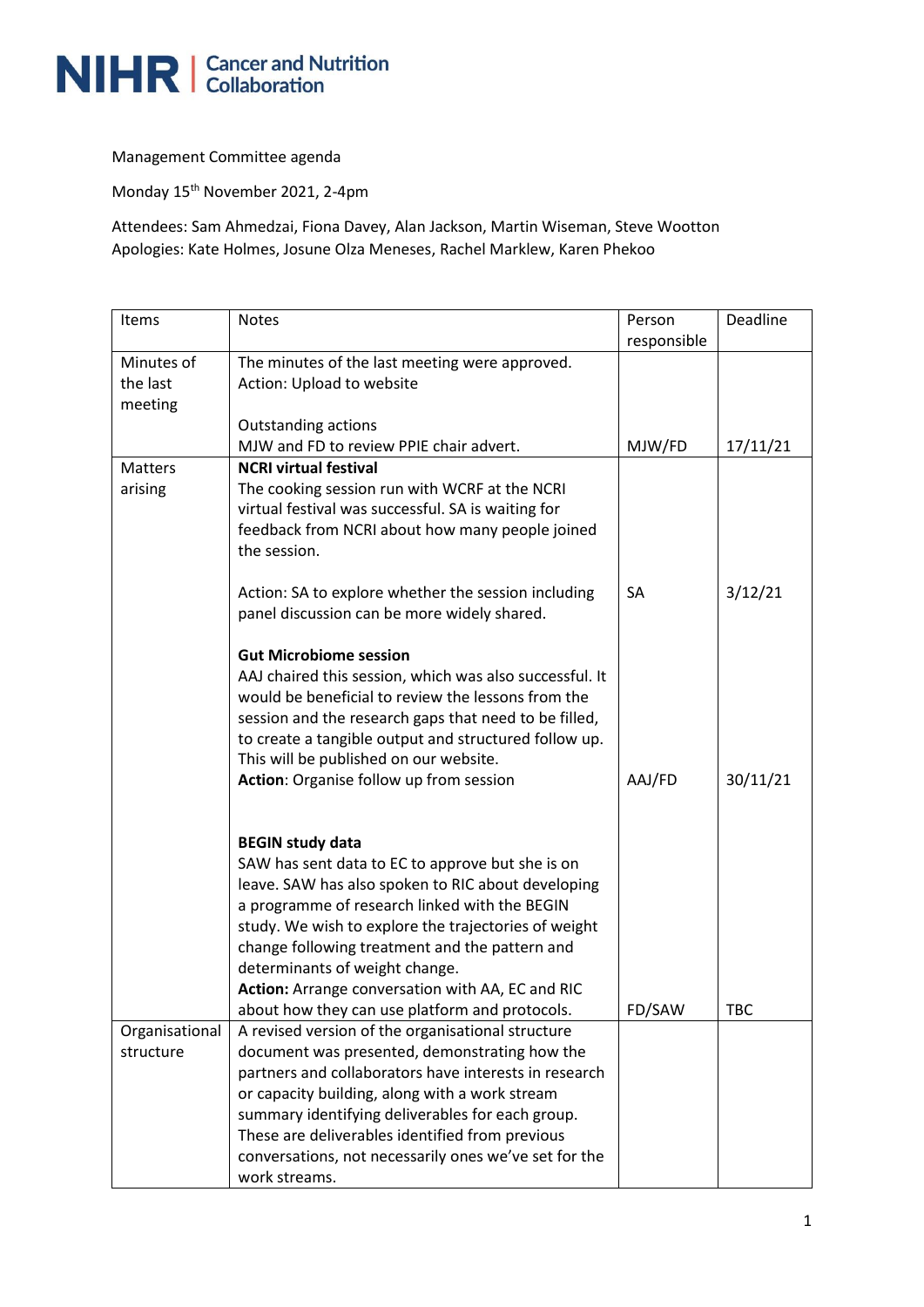|                            | <b>Action:</b><br>Put Research/Capacity Building in boxes to make<br>clearer<br>Change to capability and capacity building<br>Ask KA to review, and PPIE members once finalised<br>Any other comments to be provided by the end of<br>the week                                                                                                                                                                                                                                                                                                                                                                | <b>FD</b>                 | 30/11/21 |
|----------------------------|---------------------------------------------------------------------------------------------------------------------------------------------------------------------------------------------------------------------------------------------------------------------------------------------------------------------------------------------------------------------------------------------------------------------------------------------------------------------------------------------------------------------------------------------------------------------------------------------------------------|---------------------------|----------|
| <b>NIHR JLA</b><br>funding | A meeting was held on 4 <sup>th</sup> November chaired by Prof<br>Annie Anderson to bring together those interested in<br>submitting a grant application to NIHR addressing JLA<br>research priorities. After further discussion it was<br>decided two applications to RfPB would be more<br>suitable at this stage. It is proposed one will focus on<br>secondary breast cancer and one on prostate cancer,<br>both to have interventions after treatment and<br>targeting minoritised groups. Four sub-groups have<br>been formed to address the key considerations and<br>priorities in both applications. |                           |          |
|                            | Action: A campaign approach needs to be developed<br>to plan out how the studies will link, what other work<br>it will lead on to, and where the funding applications<br>should be submitted to.                                                                                                                                                                                                                                                                                                                                                                                                              | AA/leads of<br>sub-groups | 31/1/22  |
| O-TRC                      | Angus McNair and Sandy Jack drafted a project<br>outline on 'Immuno-FIT', which would focus on<br>optimising patient's response to immunotherapy                                                                                                                                                                                                                                                                                                                                                                                                                                                              |                           |          |
|                            | Action: Management committee members to review<br>outline                                                                                                                                                                                                                                                                                                                                                                                                                                                                                                                                                     | All                       |          |
|                            | It would be useful to prepare a document for the<br>Oncology-TRC members outlining the relationship of<br>nutrition and cancer, the role nutrients play in the<br>tumour microenvironment and support cells, and the<br>types of processes that are most likely to be of<br>relevance in cancer therapies.<br>These principles will help the O-TRC understand how<br>our Collaboration can help them. If we want nutrition<br>to be seen as an important and clear part of this, we<br>have to articulate this to others.                                                                                     |                           |          |
|                            | The next step will be to explore potential industry<br>partners to work with the Collaboration and the O-<br>TRC.                                                                                                                                                                                                                                                                                                                                                                                                                                                                                             |                           |          |
|                            | Action: Prepare document for O-TRC members<br>Action: Propose that CS co-lead O-TRC work stream<br>Arrange meeting about how the nutrition and                                                                                                                                                                                                                                                                                                                                                                                                                                                                | SAW/CS/SA<br><b>SA</b>    |          |
|                            | physical activity aspects should be incorporated into<br>the work                                                                                                                                                                                                                                                                                                                                                                                                                                                                                                                                             | SA                        |          |
| <b>WCRF</b>                | <b>PPIE support</b>                                                                                                                                                                                                                                                                                                                                                                                                                                                                                                                                                                                           |                           |          |